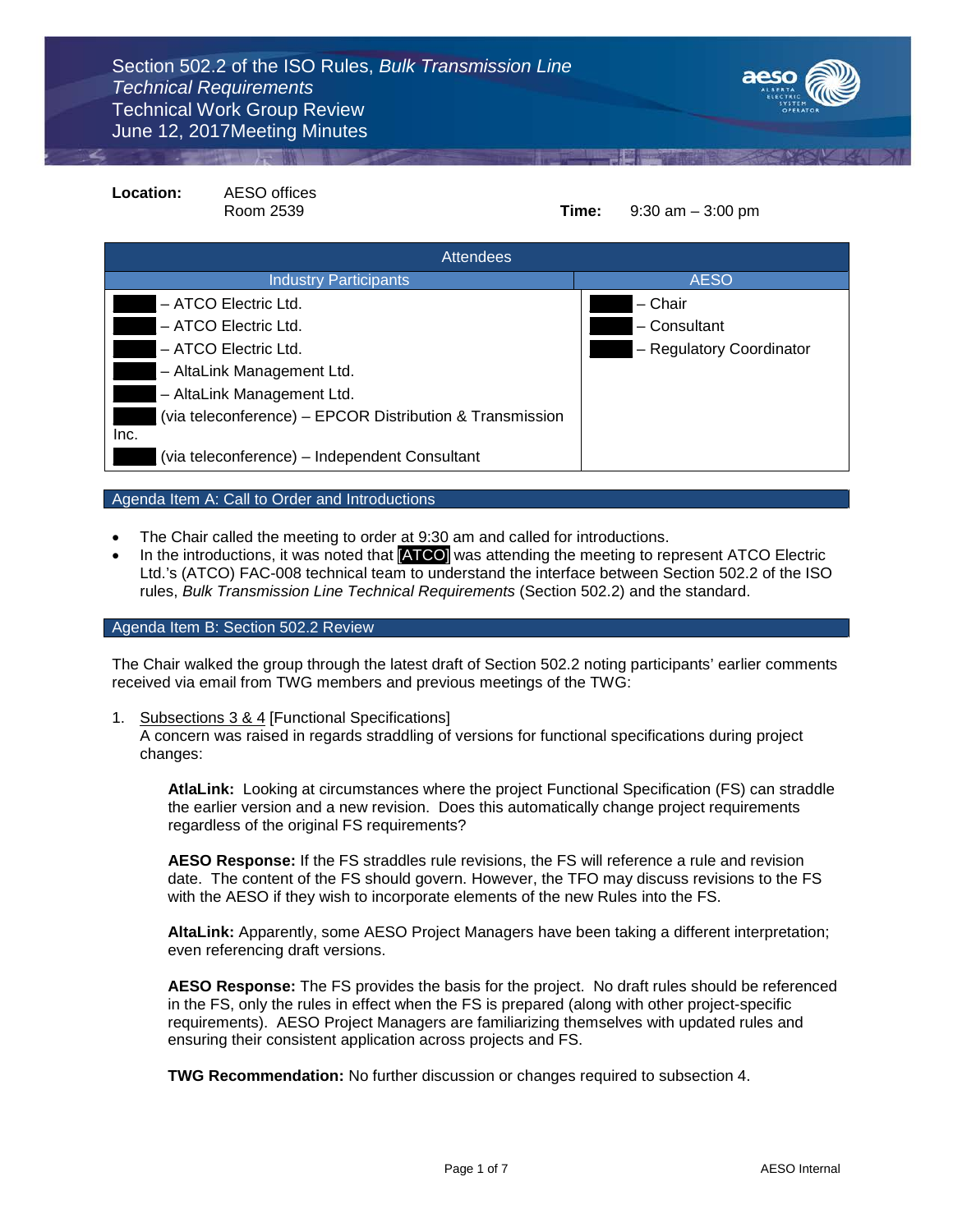

2. Subsections 5(a) & 5(b) [Any Extension, Tap or Addition to Any Bulk Transmission Line]

**AltaLink:** The space in the "1 500 meters" notation can be read as one (1) 500 meters. This can be confusing and can lead to misinterpretation.

**AESO Response:** Agreed that this can be misinterpreted and is not standard engineering notation.

**TWG Recommendation:** TWG recommended removing the space or inserting a comma after the thousand digit.

**Action Item:** The AESO will resolve this issue.

**AltaLink**: Rather than specifying an absolute 1500m before Section 502.2 applies, this limit should be represented as a percentage of existing line length.

**AESO Response**: The AESO position is that exposure to risk increases with absolute length, not percentage of original line length. The AESO does not support this change.

**TWG Recommendation:** No recommendation.

**Action Item:** No further action proposed

3. Subsection 9(1)(c) [Other Code Requirements]

**AltaLink:** Subsection 9(1)(a) provides the "Alberta Electrical Utility Code" as one reference for provisions and requirements that must be met. Subsection 9(1)(c) also provides "the version of Canadian Standards Association C22.3 No.1, Overhead Systems standard referenced in the Alberta Electrical Utility Code" as one of the references. As it stands, the AEUC references CSA C22.3 making 9(1)(c) redundant.

**TWG Recommendation:** Consensus among TWG that subsection 9(1)(c) should be removed.

**Action Item:** The AESO will remove subsection 9(1)(c).

4. Subsection 10(1)(a) [Weather Loading Return Periods]

**ATCO:** Subsection 10(1)(a) refers to a 50 year return for 138kV/144kV weather loadings. However, 138/144kV are exempted from wet snow loadings in the subsequent section 12 (wet snow loadings). This could be confusing, noted that some engineers presumed this meant wet snow loading should be applied to 138/144kV construction.

**AESO Response:** The 138/144kV exemption is only for wet snow loading, not the other weather loads which are probability based (i.e., wind). Subsection 10 provides the generic return period, and subsections 11 and 12 discuss how it applies to wind loading and combined wet snow loading, respectively. The AESO requested RWG suggestions to improve clarity.

**TWG Recommendation:** No recommendation. Unable to resolve with limited time in meeting.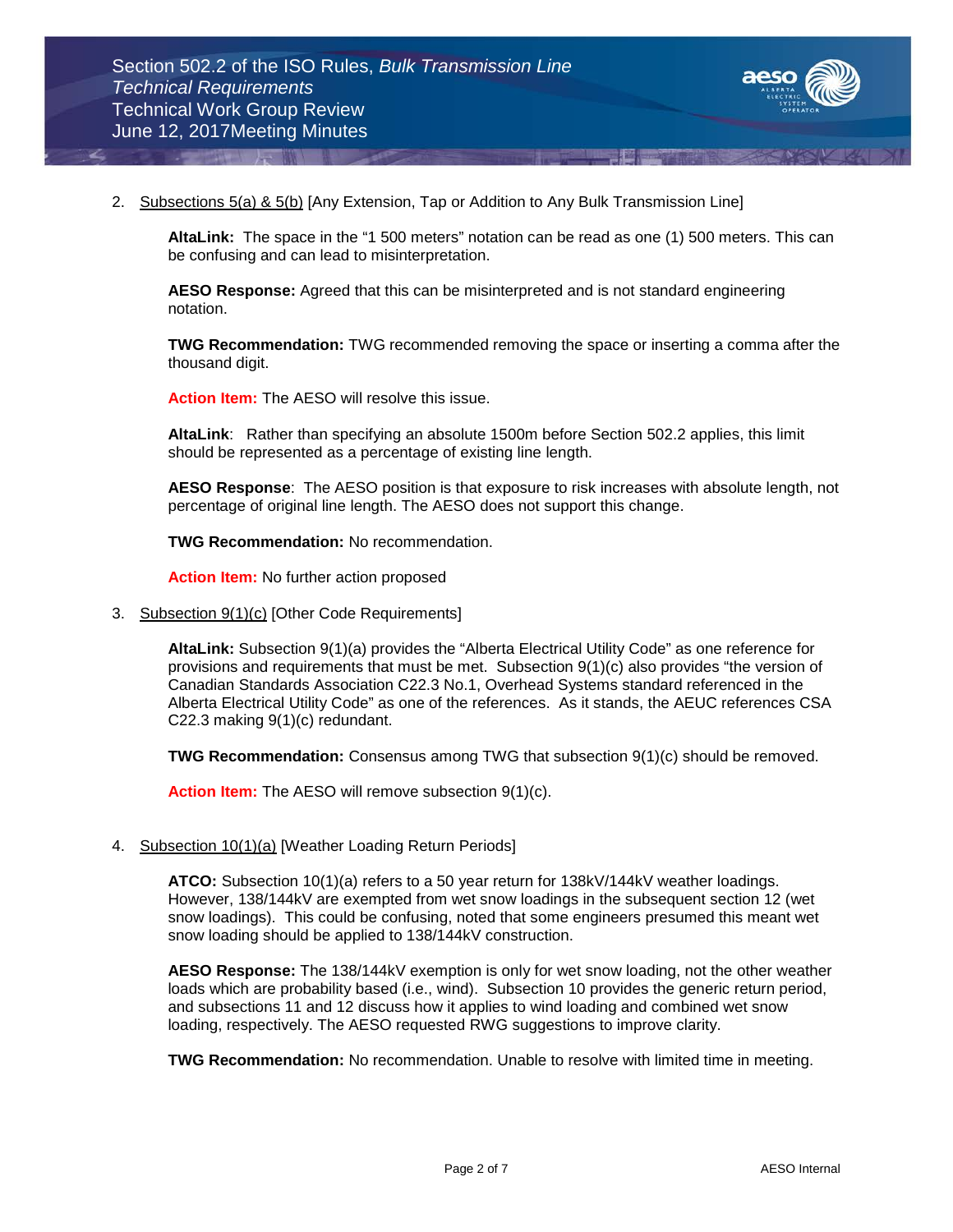

**Action Item:** ATCO agreed to take this away and, if necessary, propose alternate wording for TWG consideration.

5. Subsection 11(3) [Weather Loading for Wind]

**ATCO:** The version of the reference: "ASCE Manual of Practice 74 *– Guidelines for Electrical Transmission Line Structural Loading, Third Edition*" is hard coded*.* If there are releases of newer versions, this will not provide the most current.

**AESO Response:** When the TWG proposed this wording, we were sensitive to the fact that the ASCE 74 group was proposing some changes which we felt might conflict with our local experience in Alberta. The Rules already take exception to their proposed gust effect factor and we were not certain what other changes would be proposed. The TWG felt it would be better to refer to the specific edition (version) at this time.

**Recommendation:** Keep reference to 3<sup>rd</sup> edition of ASCE Manual of Practice 74 in Section 502.2 for now.

6. Subsection 12(1) [Combined Wet Snow and Wind Loading Map]

**ATCO:** Subsection 12(1) references the combined wet snow and wind loading map available on the AESO website. The snow and ice loading map has a table of wind speeds and pressure at various heights. Engineers may use this inappropriately as gust factors are not specified. Not everyone may understand the underlying inputs and are adjusting wind pressure values based on exposure categories, etc. instead of using the wind pressures provided in the table.



**Independent Consultant:** Pressure values shown in the map tables are fixed. They should not be adjusted using exposure, gust, or elevation modifiers. They were derived from a wet snow accretion model, not based upon wind models.

## Snow and Ice Loading Zones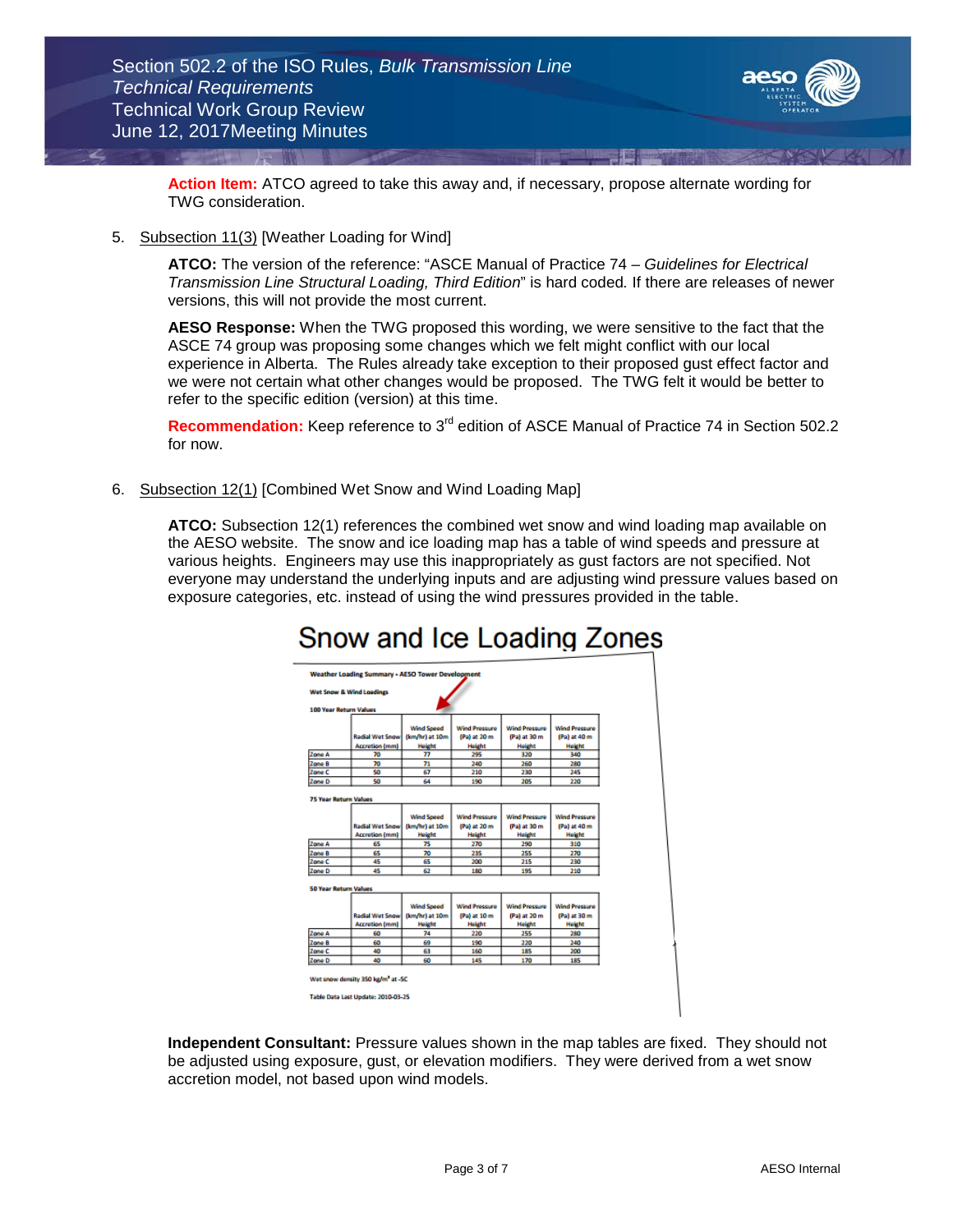

**AESO Response:** Suggest removal of the wind velocity column to remove the designer's ability to incorrectly adjust the wind pressure.

**Recommendations:** The TWG recommended to: (i) add an explanatory note to the map tables; (ii) remove the wind velocity column from the snow and ice loading zones map to avoid confusion in using the wind velocity to re-calculate the pressure; and (iii) add some discussion to the ID to provide information on this.

**Action Item:** The AESO agreed to make these changes.

7. Subsection 11(1) [Weather Load for Wind]

**AESO**: The TWG previously identified the following problems with contours on the probabilitybased wind maps on the AESO's website: (i) some maps continue to have crossing contours (a physical impossibility); and (ii) some contour lines for the 50yr return appear to be missing or incorrectly labeled. The current maps do not appear to have been fully revised per the TWG recommendations

**Action Item:** The AESO to verify and prompt for the correction and updates to contours in the wind loading maps.

8. Subsection 14 [Failure Containment Loading]

**TWG:** Identified the following incorrect subsection references and wording clarifications:

- Subsection 14(1) **Decision:** Replace reference to subsection 14(8) to 14(7). There is no subsection 14(8).
- Subsection 14(1)(c) **Decision:** Replace "avoid" with "limit the extent of".
- Subsection 14(2)(a) **Decision:** Remove "suspension type" and apply to all structures.
- Subsection 14(3) **Decision:** Replace all references to "ground wire" with "shield wire". Align ID.
- Subsection 14(5) A case was raised where some group that this requirement meant losing all the structures on one side of the tower. **Decision:** Although the provision here is clear with the designer engineers, the description might be misinterpreted, clarify description in an ID discussion. The AESO will clarify wording and possibly add a diagram to the ID for subsection 14(5).
- Subsection 14(7) [last line] **Decision:** Replace reference to 14(4) with 14(2) as it applies to the previous two requirements.
- 9. Subsection 15 [Overload and Strength Factors for Reliability Based Loadings]

**AltaLink:** Use of overload factor is a deterministic reference, not reliability based design. There is no overload factor, replace with just "load factor".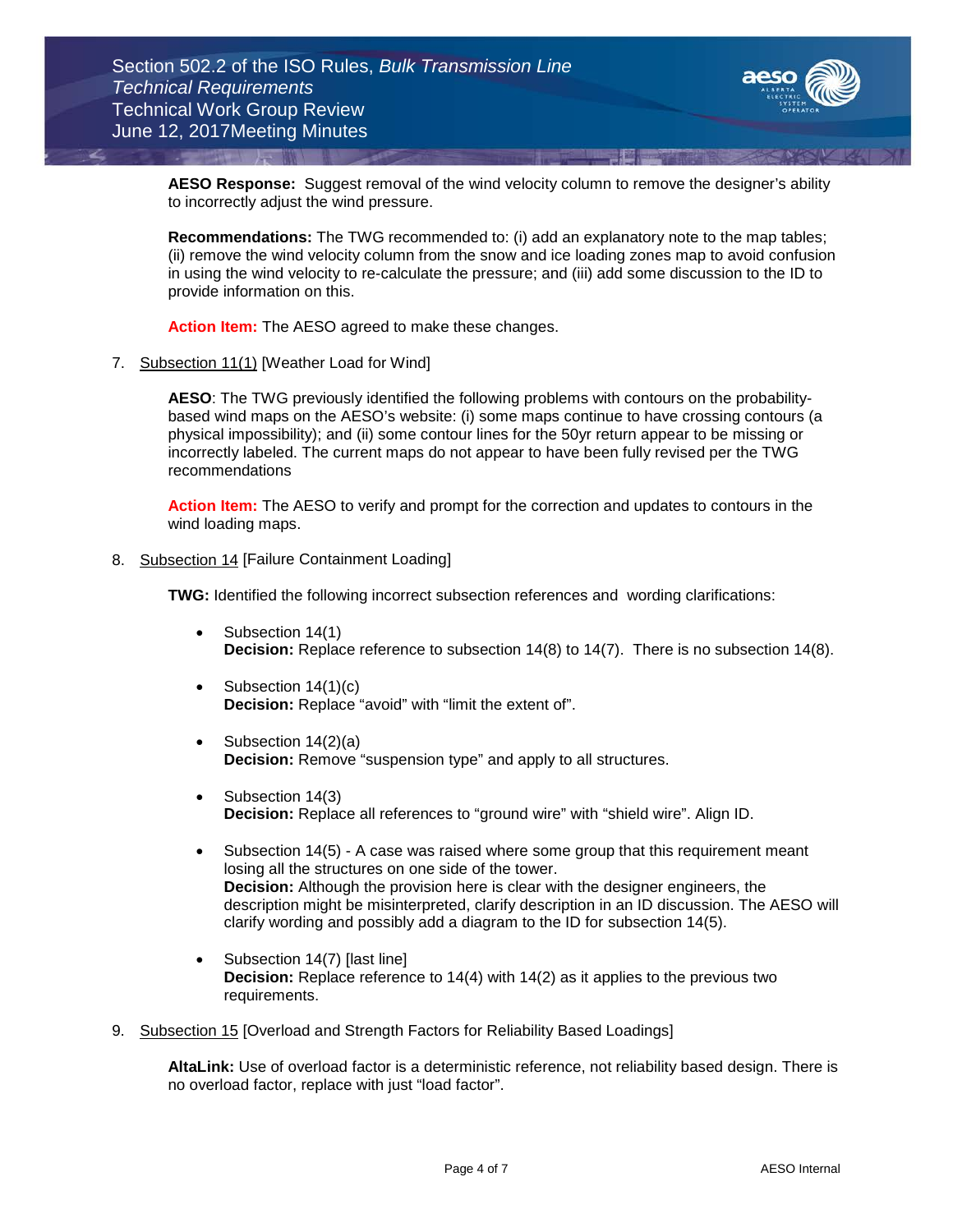

**Action Item:** The AESO will replace "overload factor" with "load factor" in subsection 15.

10. Subsection 16 [Conductor Selection]

**Recommendation:** TWG suggested clarifications to wording in subsection 16(1)(b) & (d).

Action Item: The AESO will revise the wording of subsection 16(1)(b) & (d) as suggested.

11. Subsection 17 [Sequence of Failure]

**Action Item:** AESO to review and assess the appropriateness of the authoritative "must" in subsection 17(1).

12. Subsection 18 [Overhead Shieldwires]

**Recommendation:** Reference to "equivalent performance with a shield wire" for lightning protection alternatives in subsection 18(7) has been removed across drafts.

**Action Item**: The AESO will look at wording on performance equivalent to overhead shield wires.

**Recommendation:** Fix typo in subsection 18(4)(b)

**Action Item:** The AESO will correct typo by adding a space between "and" and "withstanding".

13. Subsection 19 [Aeolian Vibration Control]

**Recommendation:** Correct inconsistent references to the aluminum conductor (ACSR) in subsection (19)(6).

**Action Item:** The AESO will make references to ACSR consistent and move "steel reinforced" after "aluminum conductor".

14. Subsection 21(1) [Basic Design Clearances]

**AltaLink**: Reference to CSA C22.3 is not necessary because AEUC already makes this reference and lists all exceptions.

**Recommendation:** Remove reference to the CSA C 22.3.

Action Item: The ATCO will remove the reference to CSA C 22.3 in subsection 21(1)

15. Subsection 25 [Insulators]

**Independent Consultant:** Requested clarification of "high contamination areas" in subsection  $25(1)(b)$ .

**Action Item:** ATCO to research IEEE or IEC specification/definition of "high contamination area" so that clear reference can be made. Report findings back to AESO so Section 502.2 can be updated.

**Consultant:** Suggested the word "combined" be added to subsection 25(2)(6) before the reference to mechanical and electrical rating.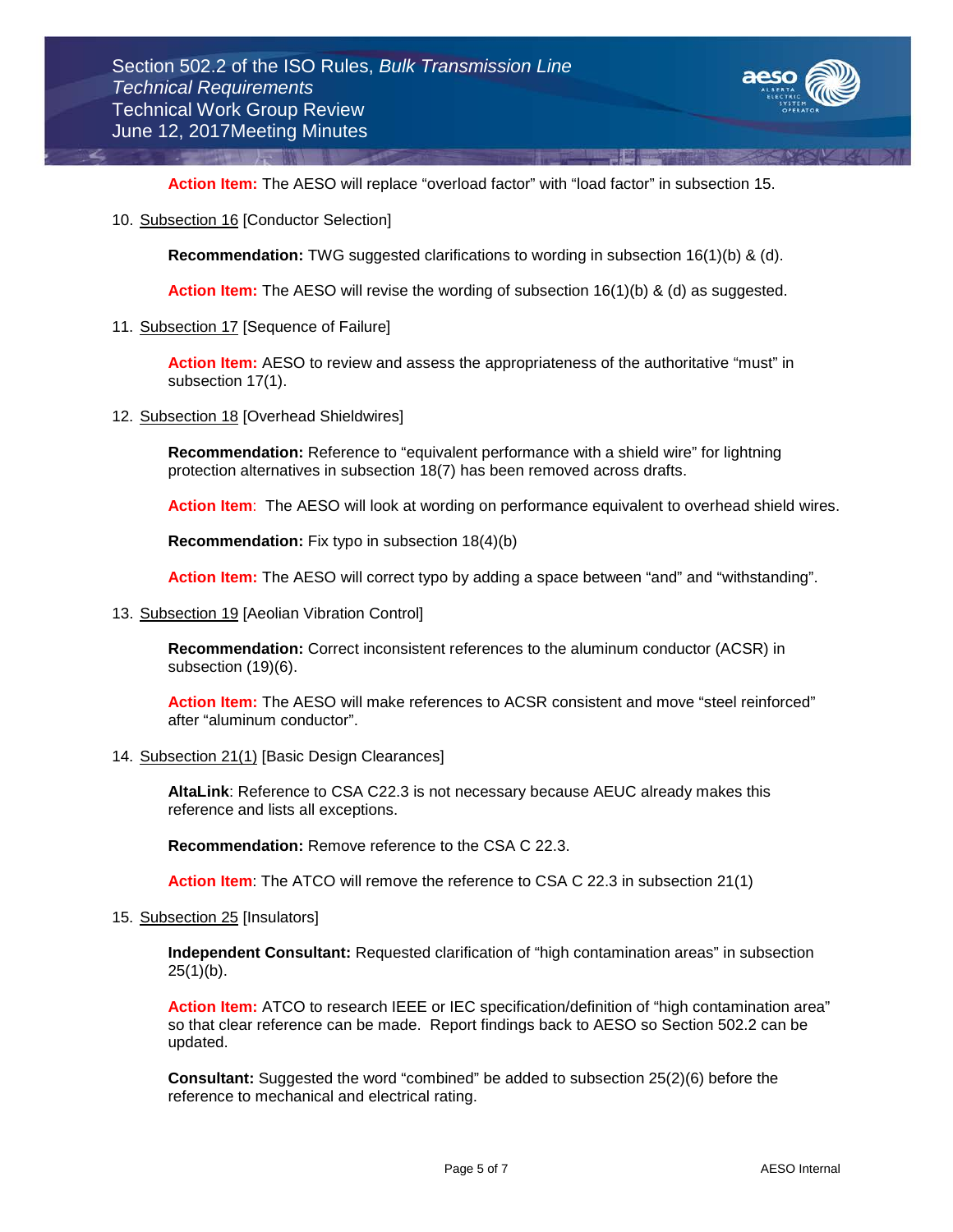

**Action Item:** The AESO will insert "combined" before "mechanical and electrical rating"

16. Subsection 27 [Conductor Emergency Thermal Ratings Methodology]

**AltaLink**: With changes to the emergency rating period, subsection 27(2) is no longer relevant and should be removed.

**Recommendation:** Remove this requirement as it serves no purpose.

**Action Item:** The AESO will remove subsection 27(2).

17. Subsection 29 [Hardware Requirements]

**Consultant:** Requested clarity on reference to ASTM A370 in subsection 29(1) as it provides a wide range of possible test procedures for different purposes.

**Action Item:** The AESO will check reference to ASTM, include the words clarifying which tests are required.

## Agenda Item C: ID 2010-005R Review

#14 Failure Containment Loading

**Recommendation:** change "may" be changed to "should" in fifth paragraph.

Action Item: The AESO will replace "may" with "should".

#15 Overload and Strength Factors

**Recommendation:** Review whether this section for correctness. The original wording seems to have changed from past recollections. 60286 has guidelines for strength determination, not specifically for strength factors.

**AESO Response:** Similar to Rules; reference to "overload factors" should be "load factors".

**Action Item:** The AESO will compare current wording with original and verify changes and also check with content of CSA C22.3 No 60286 to confirm correct wording.

## #16 Conductor Selection

**Recommendation:** Change "TFO may" to "TFO should"

**Action Item**: AESO will change "TFO may" to "TFO should"

**TWG**: Regarding loading levels and cost of losses, discussed ATCO using 40 years instead of 20 years referenced in the ID for their conductor optimization studies.

**AESO Response:** 20 years is considered more of a minimum; 40 was great.

**Recommendation:** No further changes proposed at this time.